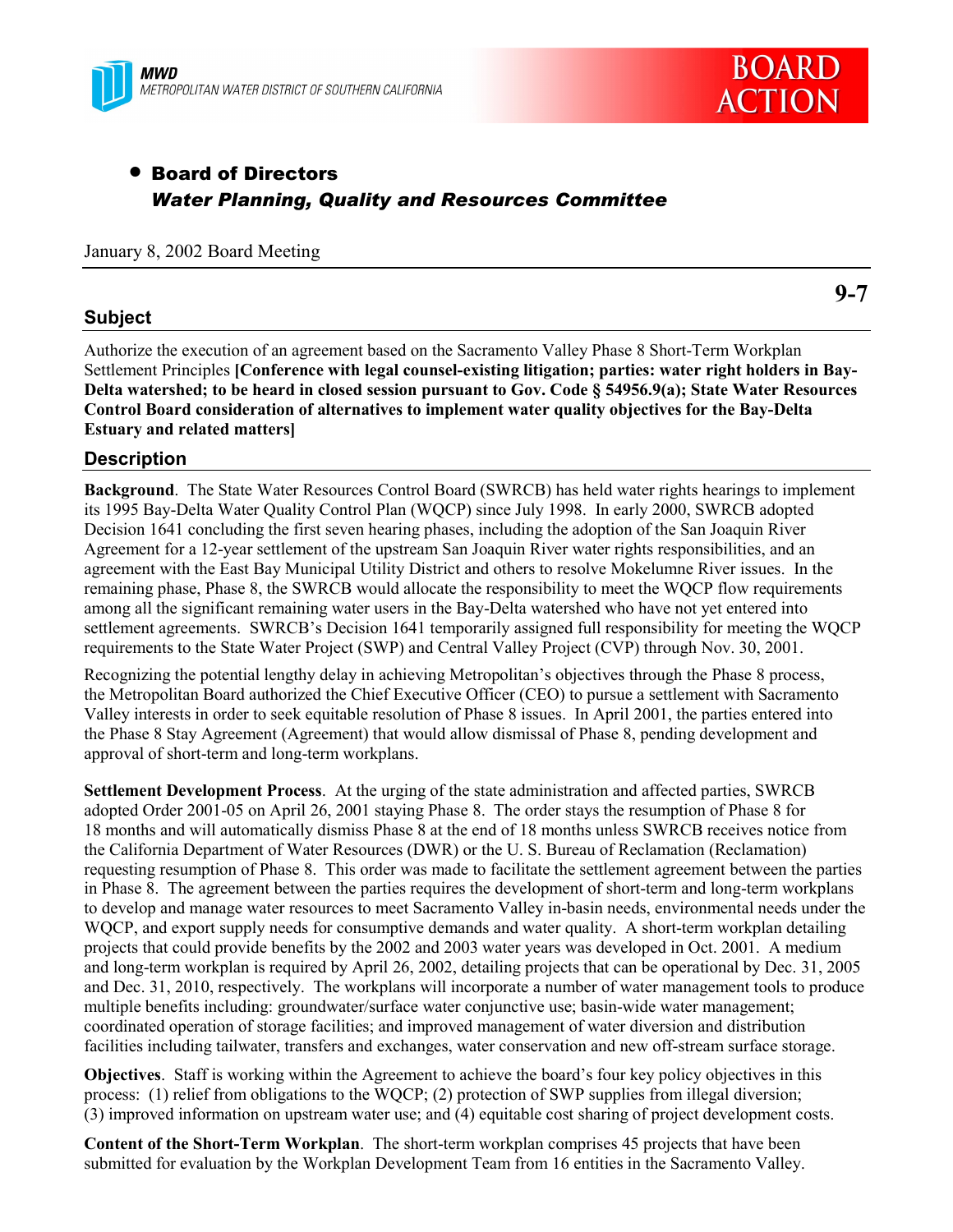These projects can be divided into four categories: (1) conjunctive use projects involving development of groundwater supplies to be used in conjunction with surface water to provide for additional in-basin and export needs, including the WQCP relief; (2) system improvement projects involving the lining of canals, diversion modifications and improvement in water measurement; (3) groundwater planning and monitoring projects intended to better characterize the resource and allow for expansion of conjunctive use and water transfer activities; and (4) resolution of certain regulatory or institutional issues which present impediments to resolution of in-basin needs or water transfers.

About 185,000 acre-feet (AF) of water annually are expected to be produced by the conjunctive use projects in the Sacramento Valley and would be available for use under a settlement. Much of this water will produce new yield to the system, however, subsequent analyses of surface and groundwater interaction will be necessary to determine the extent this water would not have otherwise become yield to the SWP or CVP. The principles discussed below provide for adjustment in this event. An additional 100,000 AF of redirected or remanaged flows will also result from the system improvement projects. Some of this water may result in new yield. However, much of this flow is water that will temporarily remain in project storage or remain in the Sacramento River and not result in a net water supply benefit. These projects reduce diversions and otherwise provide in-stream environmental benefits which help improve overall riverine conditions.

**Settlement Proposal.** Negotiators for the settlement are divided into two general groups: (1) the Sacramento Valley interests -- a collection of water districts throughout the Sacramento Valley; and (2) Export interests - including the Metropolitan Water District of Southern California, Kern County Water Agency, Santa Clara Valley Water District, Westlands Water District, Contra Costa Water District, Reclamation, DWR, and others. The California Department of Fish and Game and the U.S. Fish and Wildlife Service also have been participating in the negotiations due to their interest in maintenance of the WQCP flows and other environmental benefits of the settlement. On Dec. 14, 2001 negotiators reached agreement to jointly recommend for approval a specific statement of settlement policy principles (**Attachment 1** is a one-page summary of these principles and **Attachment 2** are the negotiated principles). Environmental and feasibility studies will be conducted by the applicable lead agencies on the various workplan projects to comply with the California Environmental Quality Act (CEQA), and as appropriate the National Environmental Policy Act (NEPA). If warranted by those analyses, the parties will determine whether to implement the various projects in the short-term workplan agreement.

#### **Policy**

The board previously authorized the CEO to pursue a settlement with the Sacramento Valley upstream interests (Board Letter 9-11, Jan. 2001). The board has also adopted detailed policies regarding the CALFED program (Board Letter 9-3, Jul. 1999), and the SWRCB water rights hearings process and settlements (Board Letter 8-4, Oct. 1995; Board Letter 8-9, Mar. 1996; Board Letter 7-11, Jan. 1998; and Board Letter 9-8, Jan. 2000).

# **California Environmental Quality Act (CEQA)**

CEQA determination for Option #1:

Once the principles are agreed to through the negotiation of the agreement, the environmental and feasibility studies will be conducted by the applicable lead agencies on the various workplan projects to comply with the CEQA, and as appropriate the NEPA. If warranted by those analyses, the parties will determine whether to implement the various projects in the short-term workplan agreement.

CEQA determination for Option #2:

None required.

# **Board Options/Fiscal Impacts**

#### **Option #1**

Adopt the CEQA determination and authorize the execution of an agreement based on the Sacramento Valley Phase 8 Short-Term Workplan Settlement Principles.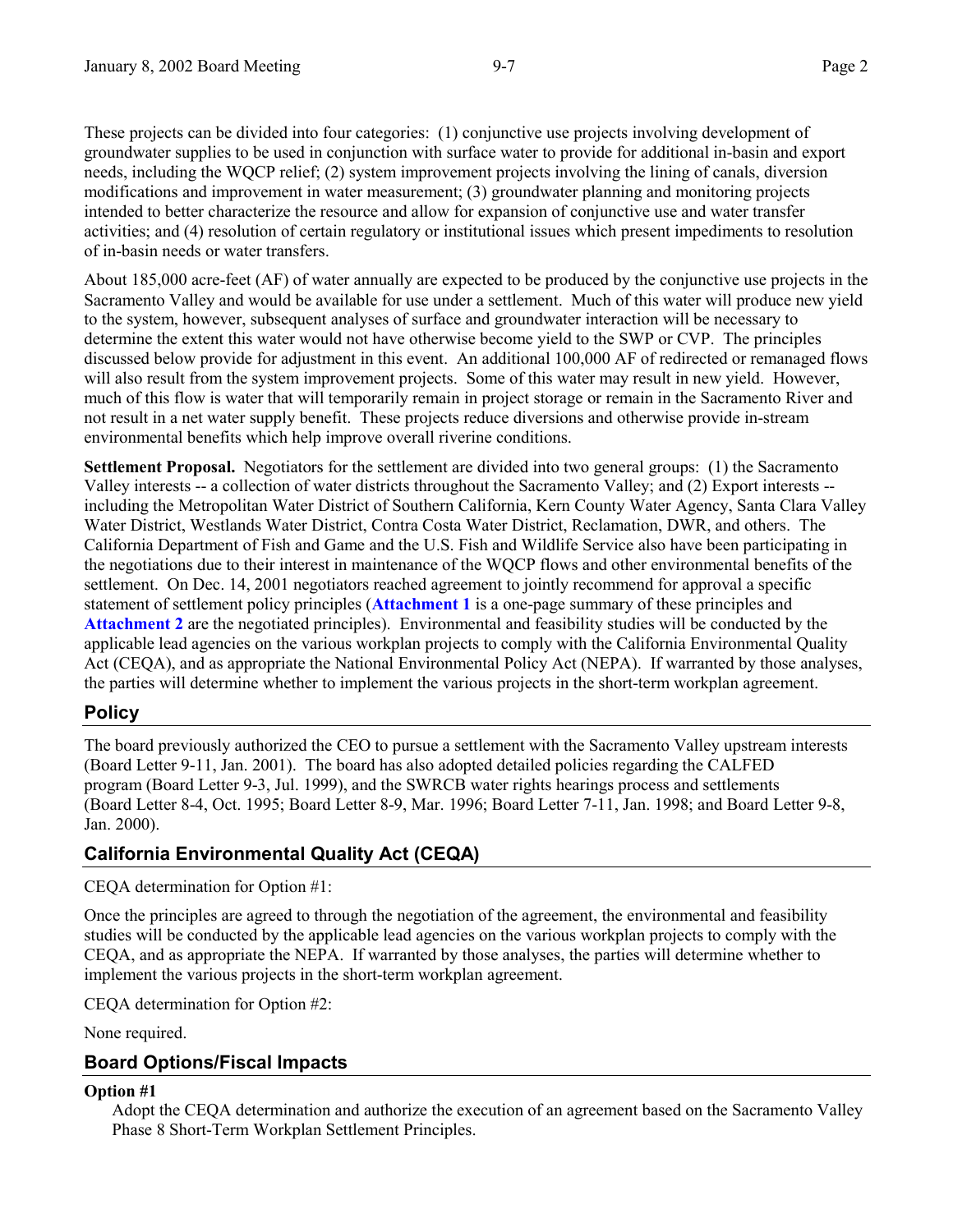Fiscal Impact: Successful settlement of Phase 8 issues would positively affect Metropolitan's costs in achieving SWP supply reliability. Unsuccessful settlement could lead to lengthy, costly and uncertain SWRCB and/or legal outcomes.

#### **Option #2**

Do not adopt the proposed policy principles.

**Fiscal Impact:** Unsuccessful settlement could lead to lengthy, costly and uncertain SWRCB and/or legal outcomes.

#### **Staff Recommendation**

Option #1

nher / 12/18/2001 *Stephen N. Arakawa Date*

*Manager, Water Resource Management*

12/19/2001 *Ronald R. Gastelum Date*

*Chief Executive Officer*

**Attachment 1 - Fact Sheet - Sacramento Valley Water Management Agreement Statement of Policy Principle**

**Attachment 2 - Sacramento Valley Water Management Agreement Statement of Policy Principles** BLA #949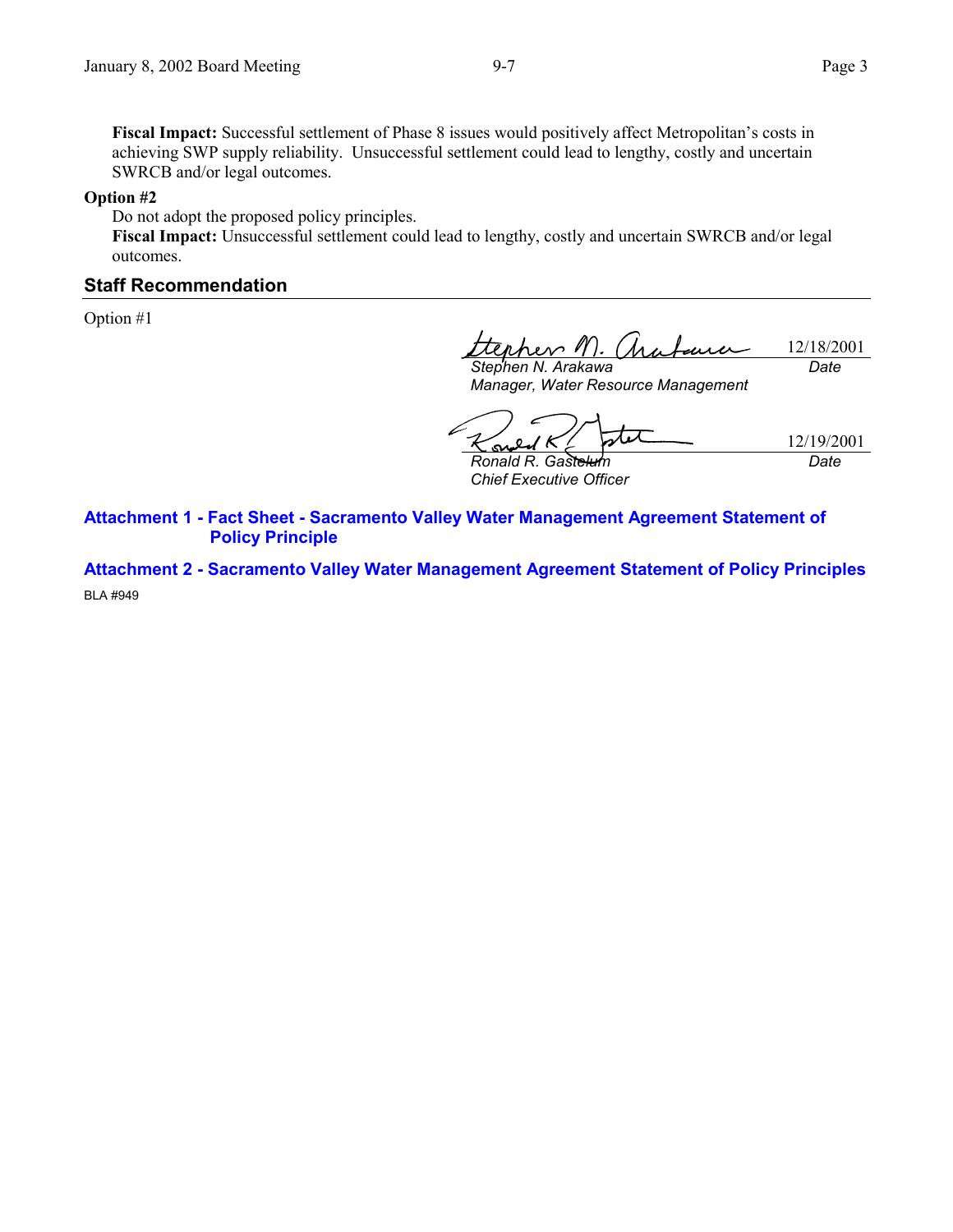# **FACT SHEET**

# **Sac Valley Water Management Agreement Statement of Policy Principles**

# **I. OVERVIEW**

- Upon approval by the governing boards, the following principles will be used to develop a Short-Term Settlement Agreement regarding Phase 8 of the SWRCB process to implement the 1995 Water Quality Control Plan (WQCP).
- During the term of the Short-Term Settlement Agreement, the parties intend to develop a long-term workplan and expanded program that will increase benefits to all the parties and provide the basis for a long-term settlement.

# **II. PROJECT TYPES & SUPPLIES**

#### **Conjunctive Management Projects**

- 14 short-term projects will provide 185,000 AF per year Block 1 for Local Use: 92,500 AF (50% of short-term supplies) Block 2 for WQCP:
- Available in normal, dry & critical year types at the request of the export water users; and in above-normal years if no negative impact on groundwater conditions.
- If exporters request Block 2 WQCP water, they must purchase an equal amount of Block 1 water.
- If the annual projected supplies will not be achieved, the upstream water users will work with the joint technical measurement and monitoring committee to make replacement supplies available.

#### **System Improvement Projects**

• 13 system improvement/water use efficiency projects to provide environmental benefit and operations flexibility to upstream water users.

#### **Surface and Groundwater Storage Planning Projects**

• 12 planning and monitoring projects to provide strategic information on managing conjunctive use programs.

#### **Unmet Sacramento Valley Demands**

• 2 longstanding Sacramento Valley in-basin water use issues were resolved in the Sutter Bypass region and the service area of the Tehama-Colusa Canal Authority.

#### **III. FINANCES**

#### **Melded Water Cost to Export Interests**: \$43/AF

- Block 1: \$50/AF above-normal; \$75/AF below-normal; \$100/AF dry; \$125/AF critical) Above prices reduced by public funding of capital costs (about \$17/AF)
- 
- Block 2: 50% of O&M costs paid by upstream water users and 50% paid by export water users, less credits (about \$15/AF)

**Capital**. All necessary steps will be taken to secure funds from Prop 204, Prop 13 and other public sources.

# **IV. TERM & OFF-RAMPS**

- 10-year short-term agreement (unless replaced by a longer-term agreement), subject to termination if:<br>• 1995 WQCP flow objectives are increased or decreased;
- 
- If after annual review the export users determine the objectives of the program are not being achieved ;<br>• Matters outside this agreement affect the ability to implement the Settlement.
- 

# **V. TRANSITION TO LONG-TERM AGREEMENT**

- If additional projects are implemented, the benefits will be used to meet the joint objectives of the parties.
- In the long-term agreement, additional supplies will be developed for Block 2 WQCP subject to a negotiated cap.

# **VI. NON-PARTICIPATING SACRAMENTO VALLEY ENTITIES**

- Non-participating Sacramento Valley entities who seek to transfer water outside the Sacramento Valley should be required to make water available for Block 2 WQCP purposes.
- Participating entities will have the first right-of-refusal to transfer additional supplies to export water users.

# **VII. PROTECTION OF SWP SUPPLIES**

- Agreement on support for increased penalties and enforcement resources for policing illegal diversions<br>• Affirmation that unstream rights do not extend to Project storage
- Affirmation that upstream rights do not extend to Project storage.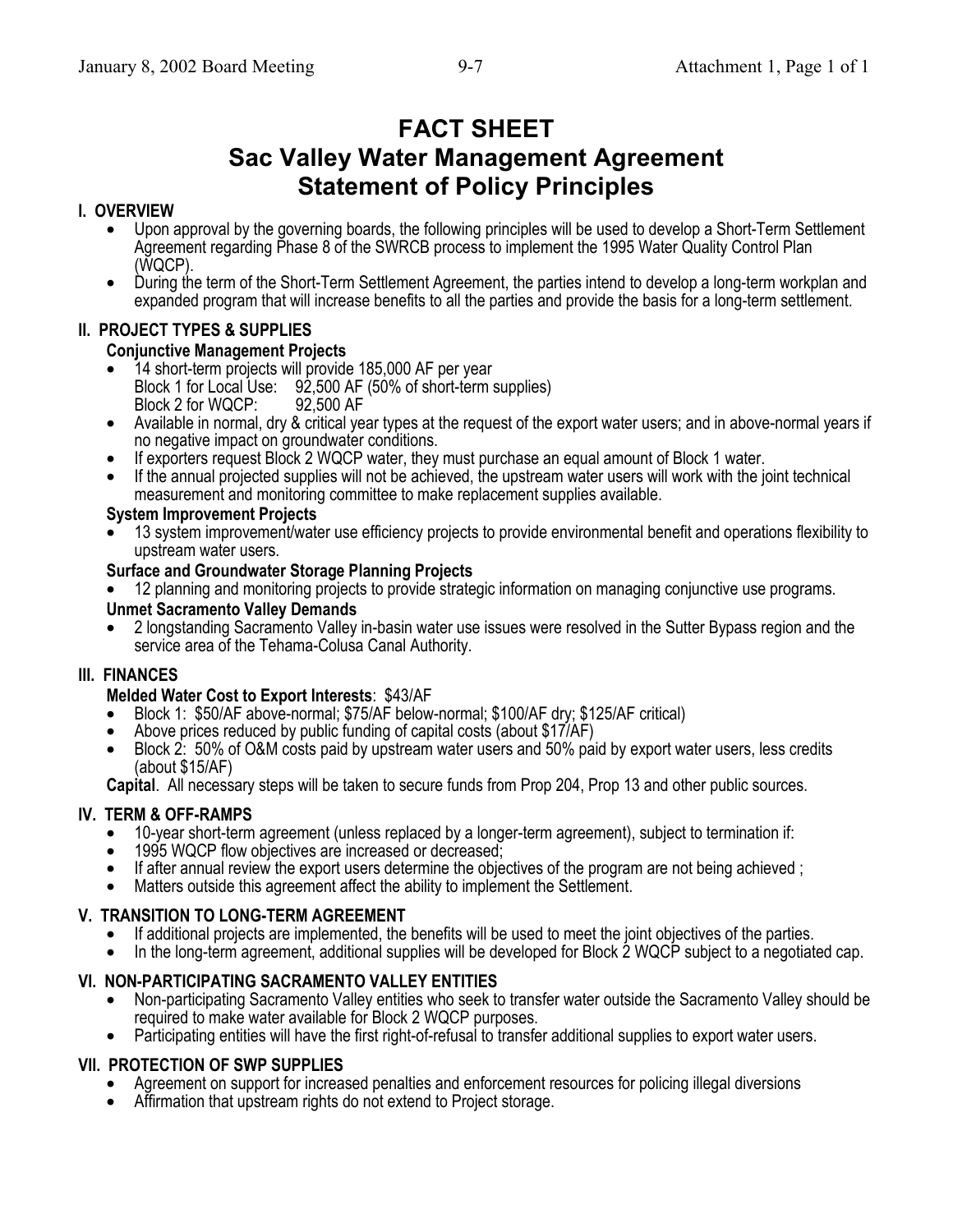#### **SACRAMENTO VALLEY WATER MANAGEMENT AGREEMENT STATEMENT OF POLICY PRINCIPLES**

#### **December 14, 2001**

**1.0 Preamble.** To avoid prolonged litigation and to promote better management of California's water resources, representatives of those who possess water rights or are water users within the Sacramento River and its tributaries ("Upstream Water Users"), those south of the Sacramento-San Joaquin Delta who possess water rights or are State Water Project ("SWP") or Central Valley Project ("CVP") water users, the Contra Costa Water District and those who divert SWP water from the North Bay Aqueduct (collectively "Export Water Users"), the California Department of Water Resources ("DWR"), and the United States Bureau of Reclamation ("Reclamation") have developed this Statement of Principles ("Principles") for the implementation of the Sacramento Valley Water Management Program ("Program"). This Program envisions implementation of water management actions, representing an historic, farreaching, water-management effort. The Parties intend that actions to implement the Program will be compatible with the CALFED Bay-Delta Program. These Principles will also serve as the basis for a water rights settlement agreement regarding Phase 8 of the State Water Resources Control Board ("SWRCB") process to implement the 1995 Water Quality Control Plan ("WOCP"). During the term of the Short-Term Settlement Agreement ("Short-Term Settlement") Agreement"), the parties intend to develop a long-term work plan and expanded Program that will provide increased benefits for all parties and provide the basis for a long-term settlement agreement. The governing boards or directors of the agencies involved in these negotiations have final authority to approve the contemplated agreements. The undersigned negotiators of these Principles and other participants agree to fully explain and recommend adoption of the Principles to their governing entities.

**2.0 Successive Agreements.** Ultimately, full implementation of the Program involves four successive agreements.

**2.1 Stay Agreement.** In the Stay Agreement, executed in April 2001, the parties to that agreement committed to developing a settlement agreement to resolve issues related to implementation of the WQCP in lieu of proceeding with the adversarial Phase 8 process. The SWRCB issued an order staying the Phase 8 process in April 2001 enabling the settlement discussions to commence.

**2.2 Short-Term Settlement Agreement.** The Short-Term Settlement Agreement will be a master agreement establishing these Principles to guide implementation of shortterm water management actions to meet local water supply needs and to make water available to the SWP and CVP, which, for the purpose of this Agreement, will be jointly responsible for meeting the requirements of the WQCP. It is anticipated that the Short-Term Settlement Agreement will be executed on or before March 15, 2002.

**2.3 Short-Term Project Implementation Agreements.** These agreements will be executed with individual districts to assure implementation of short-term projects on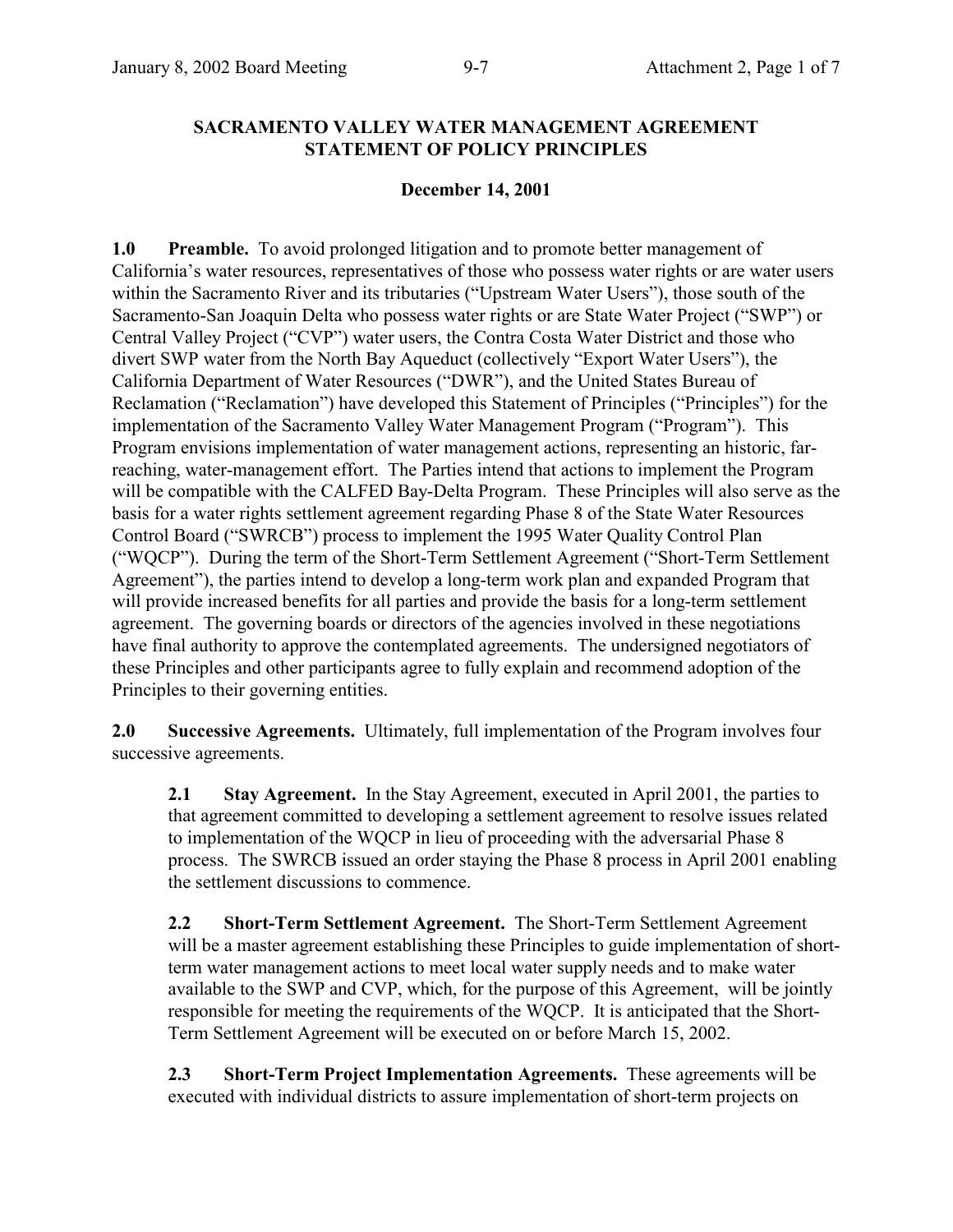terms and conditions acceptable to both the settlement parties and the individual districts. The Short-Term Settlement Agreement and the individual Short-Term Project Implementation Agreements shall not be effective until it is concluded that sufficient Short-Term Project Implementation Agreements have been executed to assure effective implementation of the Program.

**2.4 Long-Term Agreements.** These agreements will include a long-term agreement supplementing or replacing the Short-Term Settlement Agreement and a new set of individual Long-Term Project Implementation Agreements. The Long-Term Project Implementation Agreements will be executed with individual entities to assure implementation of long-term projects on terms and conditions acceptable to both the settlement parties and the individual entities.

**3.0 Administration.** To assure effective administration, the Program will include the following:

**3.1 Management Committee.** A Management Committee to provide oversight for the implementation of the agreement. The committee shall include representatives of the Upstream Water Users, Export Water Users, DWR, Reclamation, the California Department of Fish and Game, and the United States Fish and Wildlife Service. The Management Committee may create technical committees as necessary to fulfill its duties.

**3.2 Short-Term Work Plan.** The Short-Term Work Plan ("STWP"), completed on October 26, 2001, identified integrated water management projects that will enhance the Upstream and Export Water Users' ability to use their existing supplies to meet their existing and future water needs and enhance their water management flexibility. The STWP shall serve as the technical basis for implementation of short-term projects.

**3.3 Technical Measurement and Monitoring Committee.** A Technical Measurement and Monitoring Committee ("TMMC") of experts representing the parties will be created. The TMMC shall establish an upstream operational base-case to help measure the benefits of project implementation, develop criteria to determine what constitutes "new water," develop and implement monitoring programs for all projects, resolve technical disputes, and recommend changes in implementation as appropriate to the Management Committee.

**4.0 System Improvement Projects.** To the extent technically and economically feasible, the System Improvement Projects will be implemented consistent with the STWP. These water use efficiency measures will be implemented to provide maximum environmental benefit and to provide operations and maintenance benefits to participatingUpstream Water Users. To the extent that the Management Committee, acting upon the recommendation of the TMMC, determines that these projects provide new water to the system, such "new water" will be credited toward the requirements in Sections 8.1 and 8.2.

**5.0 Surface and Groundwater Storage Planning Projects.** The planning projects identified in the STWP will be completed. These projects are intended, in part, to provide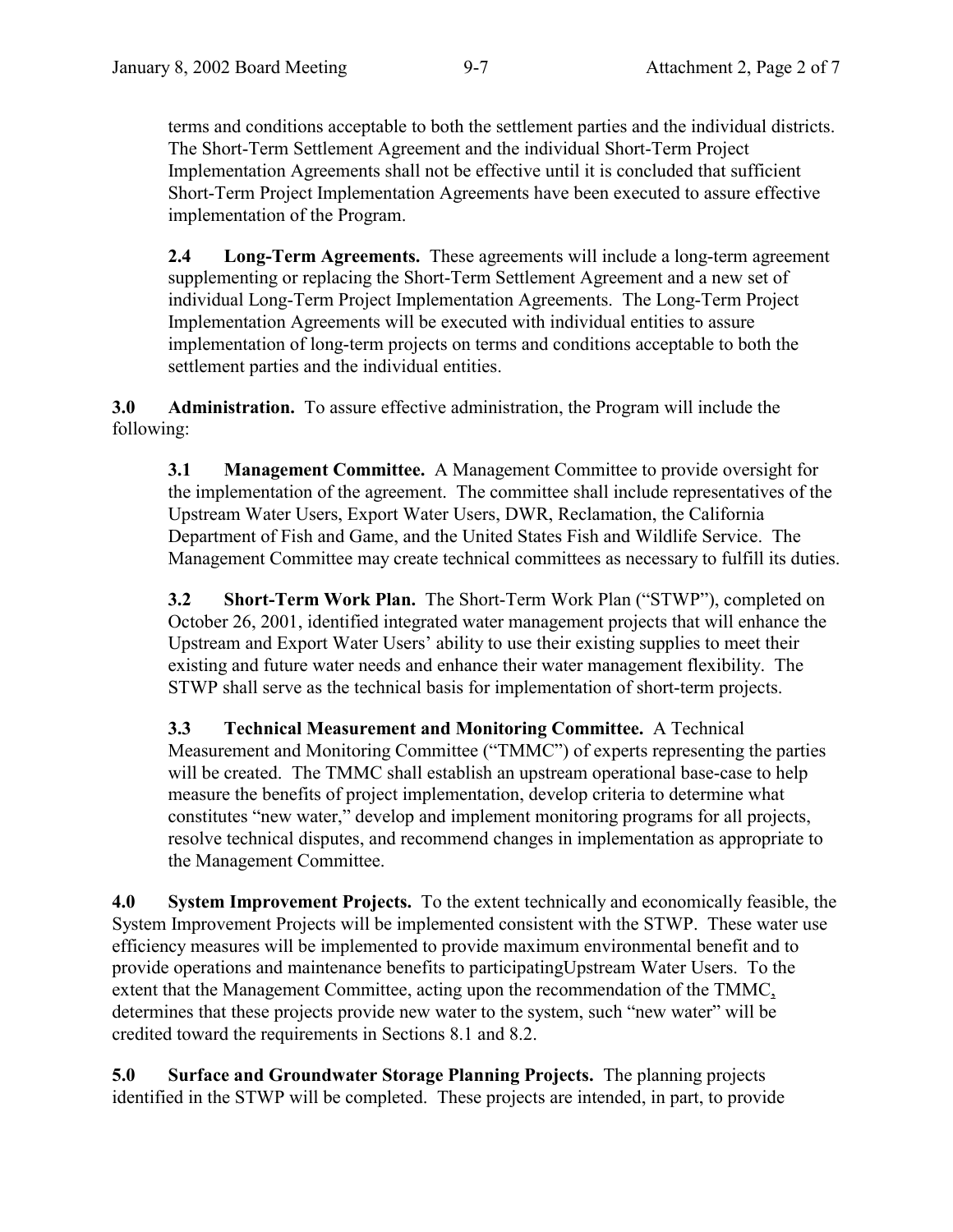strategic information to Sacramento Valley decision-makers and others to assure that implementation of the Program will protect and enhance the reliability and integrity of the region's water supply.

**6.0 Unmet Sacramento Valley Water Demands.** The parties recognize that the reasonable water needs in the Sacramento Valley must be met as part of any Agreement that also seeks to manage the region's assets for environmental and statewide benefit.

**6.1 Sutter Bypass.** For the term of this Settlement Agreement, the parties agree not to challenge the continued use of return flows by water users in the Sutter Bypass/Butte Slough region. The Sutter Bypass/Butte Slough water users shall pay an amount to be negotiated that will be credited against the non-Upstream Water Users' share of operation and maintenance cost of Block 2 water pursuant to Section 8.5.3. This provision shall be implemented in a manner that creates no legal precedent.

**6.2** Tehama-Colusa Canal Authority ("TCCA"). As part of the Settlement Agreement, the TCCA will receive an increased supply not to exceed 25,000 AF annually at water rates based on Reclamation's "ability to pay" criteria. Such supplies shall be made available by assignment of existing Sacramento River Water Rights Settlement Contract CVP water supply to TCCA member agencies. This provision shall be implemented in a manner that creates no legal precedent regarding transfers of base or other project water supplies. As part of a long term settlement agreement benefits to TCCA member agencies may increase over time along with increased benefits to others.

**7.0 Protection of SWP and CVP Supplies.** In recognition of the need to protect SWP and CVP supplies from inappropriate use by others, it is agreed as follows:

**7.1 Illegal Diversions.** The parties agree that entities who do not hold adequate water rights should be prevented from illegally diverting water from the system. To reduce such diversions, the parties will cooperate in seeking significantly increased penalties for such illegal diversions and significant increases in resources for enforcement actions by the SWRCB.

**7.2 Project Storage Releases.** The parties agree that when releases are required from the SWP and CVP reservoirs to maintain Delta water quality, such releases must be protected from illegal diversions. The parties affirm the principle that upstream water rights do not extend to use of SWP and CVP storage releases, except in those circumstances where the upstream diverter has a contract with the SWP or CVP that expressly provides for such use.

**8.0 Conjunctive Management Projects.** To the extent technically and economically feasible, conjunctive management projects consistent with the STWP will be implemented. These projects will provide an estimated 185,000 AF of water dedicated to the uses specified in Section 8.1 in below normal, dry, and critical years as defined by the 40-30-30 Sacramento River Index in the 1995 WQCP. The TMMC will monitor implementation of the STWP projects. If subsequent estimates indicate the full supply of 185,000 AF will not be achieved, the Upstream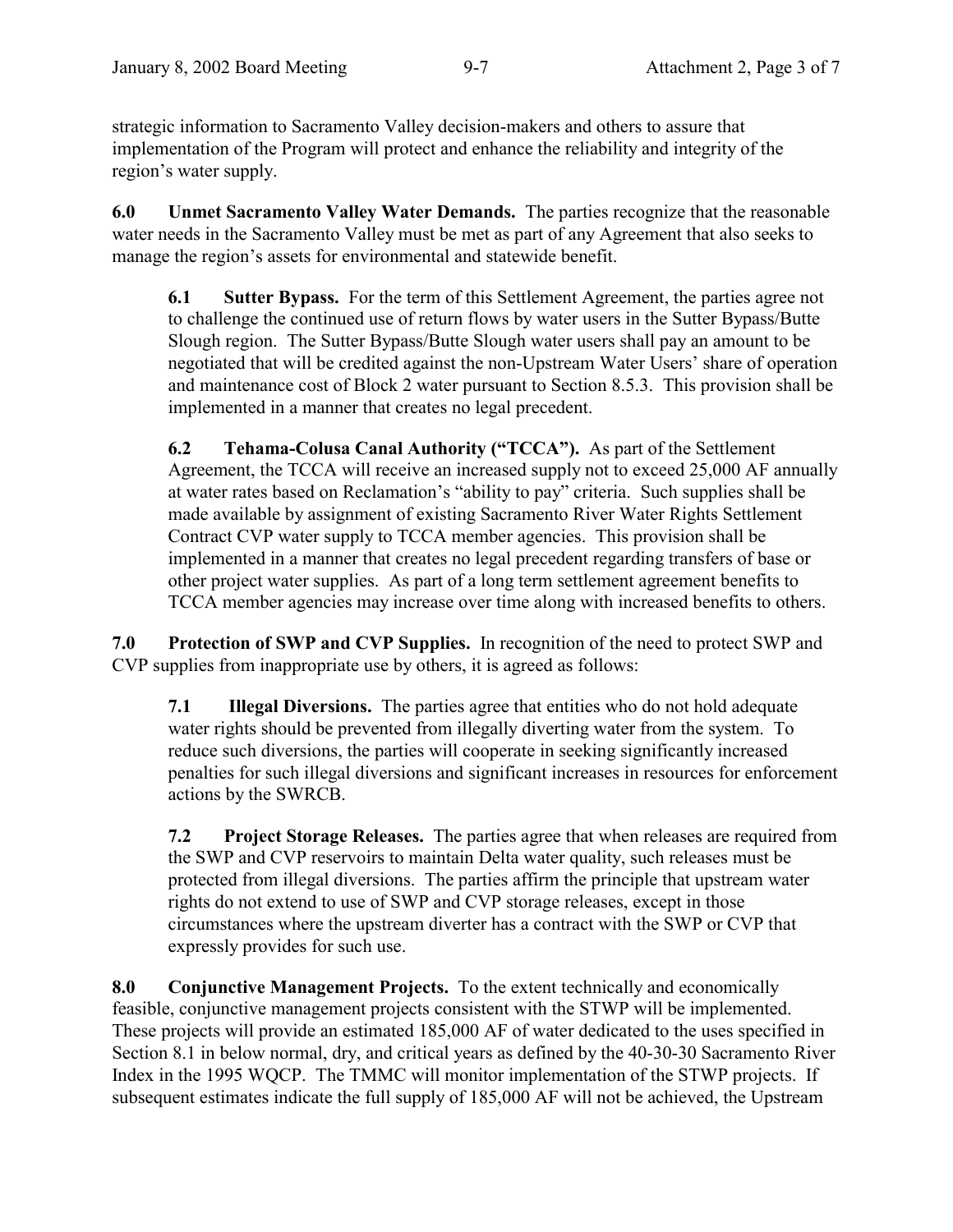Water Users will work cooperatively through the TMMC to develop and make available replacement supplies.

**8.1 Block 1 for Local Use.** Fifty percent of the water supplies made available from the STWP projects (up to 92,500 acre feet) shall be for local use within the districts making the water available, consistent with Section 9.0. To the extent this water is not needed locally, it shall be made available to the Export Water Users, DWR or Reclamation for purchase under the terms and conditions of these Principles.

**8.2 Block 2 for Water Quality Control Plan Water.** Fifty percent of the water supplies made available from the STWP projects (up to 92,500 acre feet) shall be made available to the SWP and CVP who may elect to take and use such water to meet the requirements of the WQCP.

**8.3 Obligation to Take Block 1 Water.** In the event the Export Water Users, DWR or Reclamation elect to call for Block 2 water, the Export Water Users, DWR or Reclamation shall be required to purchase an equal amount of Block 1 water that the Upstream Water Users determine to be available.

**8.4 Water in Above-Normal Years.** During above-normal year types, the Export Water Users, DWR or Reclamation have the right to request that the Upstream Water Users make available Block 2 water. The Upstream Water Users shall not be obligated to make such water available if they determine, in their sole discretion, that such actions would have a negative impact on groundwater conditions. The Export Water Users, DWR and Reclamation however, shall have a right of first refusal for any conjunctive management based transfers up to the Export Water User's DWR or Reclamation Request from the Upstream Water Users at the melded Block 1 and Block 2 price described in Sections 8.5.3 and 8.5.4.

**8.5 Finances.** To pay for conjunctive use projects and the other actions required by the Program, the parties agree to the following:

**8.5.1 Capital Costs.** Consistent with the responsibilities of the agencies administering the funds, all necessary steps will be taken to secure funds from Proposition 204, Proposition 13, and other appropriate public sources to pay the capital expenses of STWP projects required for implementing the Program. The voters have recognized it is in the public interest to fund actions that improve water quality in the Delta and the reliability of supplies. Proposition 204, approved by the voters in 1996, provided \$25 million for the purpose of assisting in meeting the 1995 WQCP objectives such as through the implementation of a water rights settlement in the Sacramento Valley. Proposition 13 contains funds for implementation of conjunctive management, water use efficiency, and planning projects consistent with the projects envisioned here.

**8.5.2 Use of Existing Wells.** It is anticipated that existing wells owned by private landowners will be used to provide water for the purposes of the Program.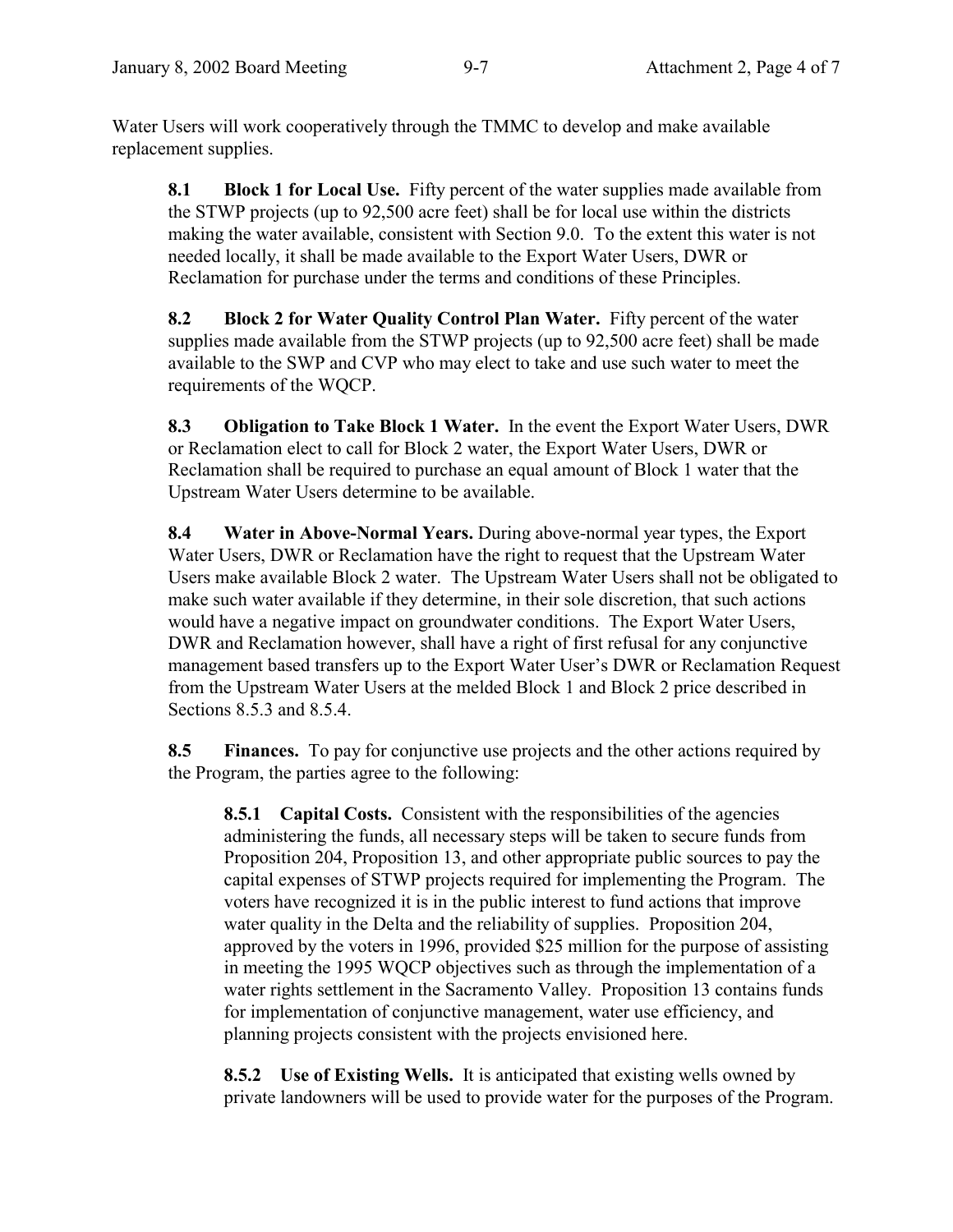Accordingly, such landowners shall receive reasonable payments for operation and maintenance, rehabilitation (if needed), and capital costs associated with such wells. A process to determine a reasonable value for existing wells, or a portion thereof, utilized in this program will be established.

**8.5.3 Operation and Maintenance (O&M) Costs for Block 2 Water.** O&M expenses for Block 2 water will be paid 50 percent by Upstream Water Users and 50 percent by Export Water Users, subject to the credits described in Section 6.1. In Shasta Critical years (as defined in Sacramento River Water Rights Settlement Contracts on "drought" years in Feather River Contracts) the 50% O&M payment obligation will be tied to "out-of-pocket" costs. The TMMC will confirm the need to rely upon sources other than STWP sources in Shasta Critical years and also confirm the appropriateness of "out-of-pocket" costs.

**8.5.4 Payments for Transfer Water.** Export Water Users, DWR or Reclamation will pay for Block 1 water made available pursuant to Section 8.0 according to the following payment schedule:

\$50/AF during years classified as above-normal; \$75/AF during years classified as below-normal; \$100/AF during years classified as dry; and \$125/AF during years classified as critical.

The payments made for Block 1 water will be reduced to reflect the amount of public funds used in 8.5.1 and 8.5.2, which is estimated to be \$17/acre-foot assuming a 30-year amortization period at six percent. The payments made for Block 1 water will be modified up or down from the base rate noted above based upon actual changes in operation and maintenance costs.

**9.0 Term.** The term of the Short-Term Settlement Agreement shall be ten years from the effective date, unless earlier replaced by a longer-term agreement. Consistent with the Stay Agreement, the Settlement Agreement may be subject to early termination: (i) if the SWRCB's 1995 WQCP flow objectives are increased or decreased; (ii) if after annual review the Export Water Users, DWR or Reclamation determine the objectives of the Program are not being substantially achieved and can not be revised to do so; or (iii) matters outside the Settlement Agreement or Program materially affect the Upstream Water Users ability to implement this Settlement Agreement or the Program.

**10.0 Environmental Compliance.** In carrying out any actions arising under or which may result from the Agreement, any applicable environmental review including, compliance with the National Environmental Policy Act and the California Environmental Quality Act will be completed. Costs for such compliance shall be paid, to the extent feasible, from funds identified in Section 8.5.1.

**11.0 Non-Participating Entities.** The Parties agree that entities who were identified in the Phase 8 hearing process but who are not providing water through STWP projects, or otherwise contributing to the purpose of these Principles who seek to transfer water outside the Sacramento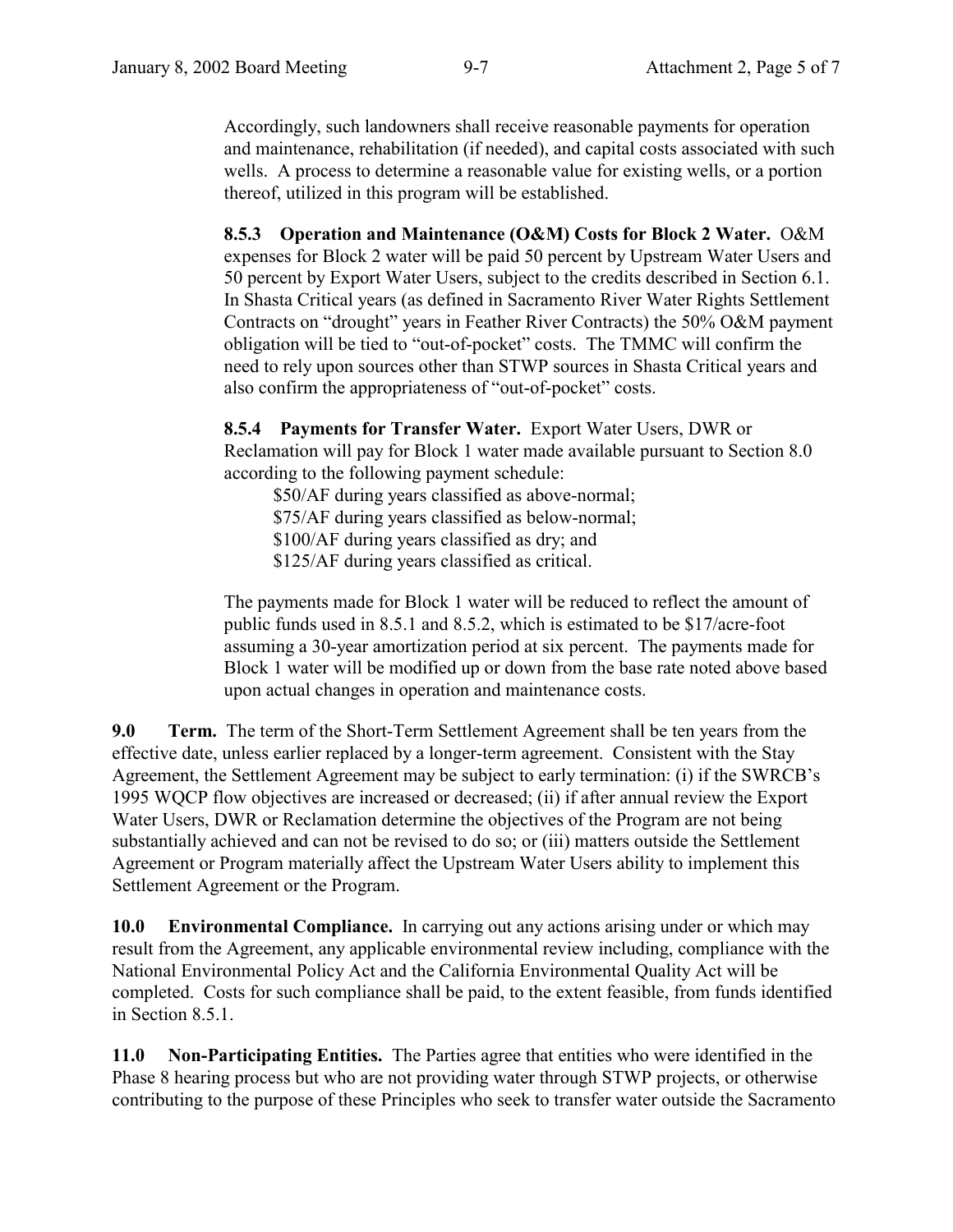Valley should be required to make water available for Block 2 project level purposes consistent with those Principles. The parties intend that before water is acquired for use outside the Sacramento Valley from non-participating entities, such transactions shall first be made available to participating entities on substantially the same terms and conditions. The provisions of this Section 11.0 shall not apply to Upstream Water Users that have resolved Phase 8 issues through separate settlement agreements approved by the SWRCB.

**12.0 Transition to the Long-Term Agreement.** As additional projects are implemented beyond the STWP, the benefits of such projects shall be used to meet the joint objectives of all participants as well as other purposes such as environmental benefits, including benefits to fish and wildlife, in the watershed of the Sacramento River, and CALFED programs. As additional projects are implemented a reallocation of Block 2 contributions of participating entities and an increase in the amount of water available for Block 2 and other purposes will take place. It is anticipated in the long-term agreement, additional water will be used for Block 2 purposes up to a negotiated limit.

**13.0 Signatories.** The undersigned, having negotiated in good faith, agree to explain these Principles in detail to their governing entities and to recommend their approval.

| David Guy                             | Mary Wells                       |
|---------------------------------------|----------------------------------|
| Northern California Water Association | Maxwell Irrigation District      |
|                                       |                                  |
|                                       |                                  |
|                                       |                                  |
|                                       |                                  |
| Ted Trimble                           | Van Tenney                       |
| <b>Western Canal Water District</b>   | Glenn-Colusa Irrigation District |
|                                       |                                  |
|                                       |                                  |
|                                       |                                  |
|                                       |                                  |
| Lu Hintz                              | Tom Barandas                     |
| Reclamation District No. 108          | Natomas Mutual Water Company     |
|                                       |                                  |
|                                       |                                  |
|                                       |                                  |
|                                       |                                  |
| Kevin O'Brien                         | Paul Bartkiewicz                 |
| Downey, Brand, Seymour & Rohwer LLP   | Bartkiewicz, Kronick & Shanahan  |
|                                       |                                  |
|                                       |                                  |
|                                       |                                  |
|                                       |                                  |
| <b>Bill Baber</b>                     | Sue King                         |
| Minasian Law Firm                     | Tehama-Colusa Canal Authority    |
|                                       |                                  |